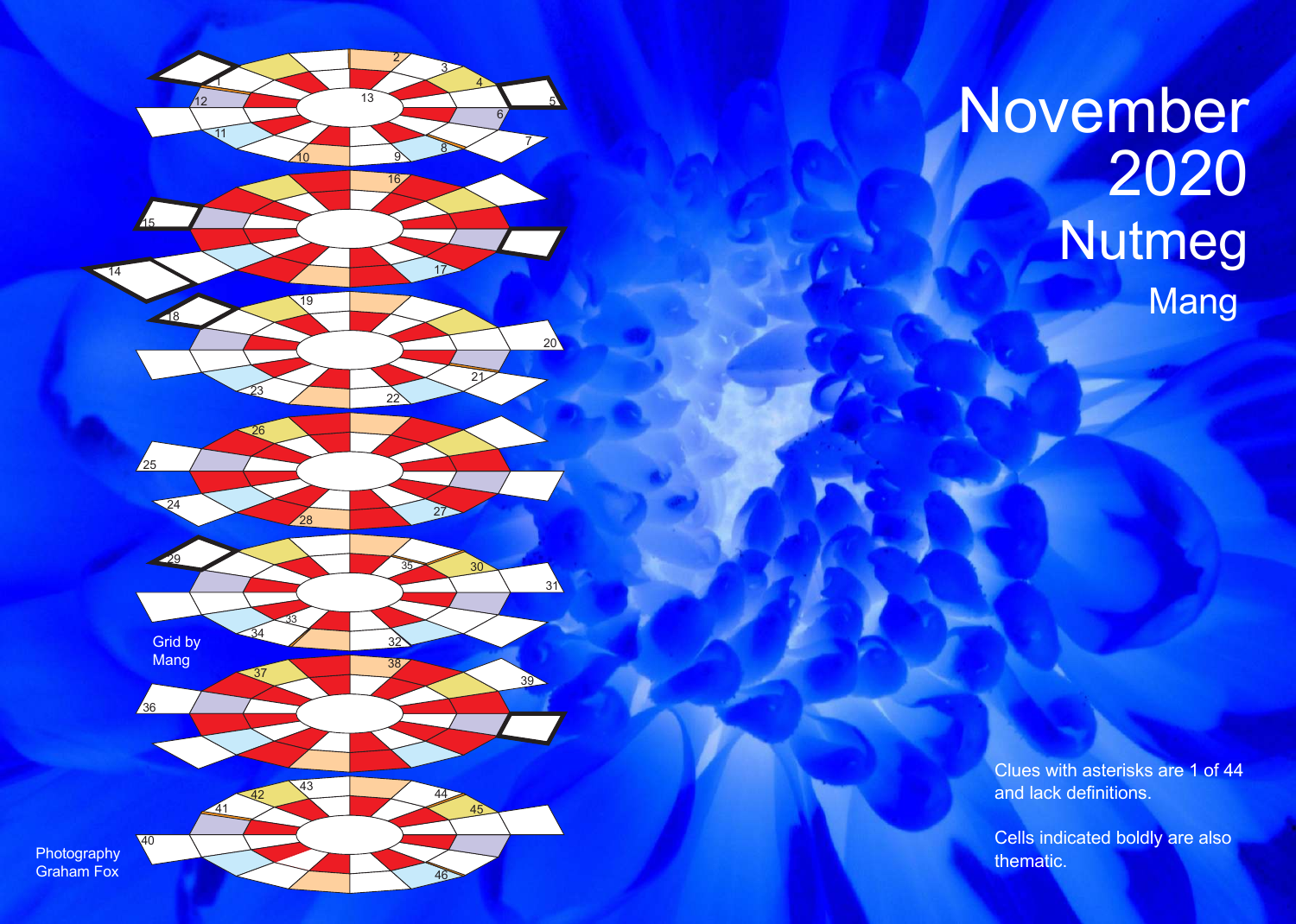| <b>MON</b>                                                          | <b>TUES</b>                                                                                                                                                        | <b>WED</b>                                                      | <b>THURS</b>                                                   | <b>FRI</b>                                                         | <b>SAT</b>                                                   | <b>SUN</b>                                                          |
|---------------------------------------------------------------------|--------------------------------------------------------------------------------------------------------------------------------------------------------------------|-----------------------------------------------------------------|----------------------------------------------------------------|--------------------------------------------------------------------|--------------------------------------------------------------|---------------------------------------------------------------------|
| Clues are presented<br>in alphabetical order<br>of their solutions. | Clues 37-49 and Frank Paul's cryptic<br>drawing can be found towards the back<br>of the calendar along with assistance in<br>how to solve this Seven Dials puzzle. |                                                                 |                                                                |                                                                    |                                                              | $1_{13d-6}$                                                         |
|                                                                     |                                                                                                                                                                    |                                                                 |                                                                |                                                                    |                                                              | 29, 41, 15 (6)                                                      |
| 2 <sub>18di</sub>                                                   | $341di*$                                                                                                                                                           | $4_{27d}$                                                       | $5$ 27di*                                                      | $641c*$                                                            | 720di                                                        | 8 31di                                                              |
| Sought to beat<br>despair (7)                                       | Together with Number<br>One on bridge,<br>originally (5)                                                                                                           | Xenophobe's last two<br>lines, one likely to be<br>struck $(4)$ | Bachelor short of<br>experience, scratching<br>head $(5)$      | Some returns netted by<br>Borg from time to time (5)               | Gourmet food imported<br>from America via<br>Reykjavik (7)   | Free lunch outside<br>Geordie's place, en<br>route to Paris? (7)    |
| 9 <sub>36di</sub>                                                   | $10_{\,45C^*}$                                                                                                                                                     | $11$ 29di                                                       | 12 <sub>37di</sub>                                             | $1321C-10$                                                         | $14_{8d-3}$                                                  | 15 <sub>8C</sub>                                                    |
| Person given time to<br>arrange spouse (7)                          | Review of episode's<br>contents (4)                                                                                                                                | Lore Liberal discarded is<br>proving profitable (7)             | Relieve learner, giving<br>support in studio (5)               | Go into report of top-<br>notch business (10)                      | Base for Apollo during<br>Space Age (3)                      | Introduced words,<br>recalling singular quote<br>about $\alpha$ (7) |
| $16$ 8C-2.9di                                                       | 17 <sub>38up</sub>                                                                                                                                                 | 18 <sub>38di</sub>                                              | 19 <sub>25di</sub>                                             | 20 <sub>11d</sub>                                                  | 21 35di, 34C-4                                               | $22$ 40di*                                                          |
| Blow up unknown<br>vessel, splitting middle<br>of foredeck (6)      | Occasions for debate<br>promoting dubious<br>expressions? (6)                                                                                                      | Bones, 75% with metal<br>casing in trench (5)                   | Come together after<br>Nutmeg's historic<br>duck $(7)$         | Gemini probe at first<br>redirected to make first<br>contact? (7)  | Data aboard ship left out<br>for aged mechanic (7)           | Continue to hold when<br>phoning (7)                                |
| $23*56$                                                             | $24$ 39di                                                                                                                                                          | $25$ 16di                                                       | $26$ $_{26up}$                                                 | $27$ 24di                                                          | 28 <sub>43di</sub>                                           | $29_{1c}$                                                           |
| Young male nurses<br>help injured PC (7)                            | Letter in journal,<br>commodore's last<br>communication (7)                                                                                                        | Major motorway network<br>somewhere in Italy (5)                | Call for engineer ended<br>abruptly (4)                        | Batting record held by<br>knight, popular target<br>for bowler (7) | Martial arts expert<br>introduced to felon in<br>jail (5)    | Occasional eccentric<br>not even funny (3)                          |
| 30 <sub>17di</sub>                                                  | $31$ 10d                                                                                                                                                           | 32x                                                             | $33$ 3di                                                       | $\mathbb{S}4$ 44di                                                 | 35 <sub>6d</sub>                                             | $36$ 14di*                                                          |
| Hardy's 'Heart of Glory'<br>tale with extra length (5)              | Military measure<br>Armstrong took, making<br>small admission (7)                                                                                                  | Prompt<br>announcement (1)                                      | Pity our queen's<br>forgotten a couple of<br>local drinks? (5) | Broadcast by children's<br>station in US (5)                       | Rocket test site with<br>extremely ruthless<br>patrolmen (7) | Rule essentially<br>adopted by Tiberius's<br>compatriots (8)        |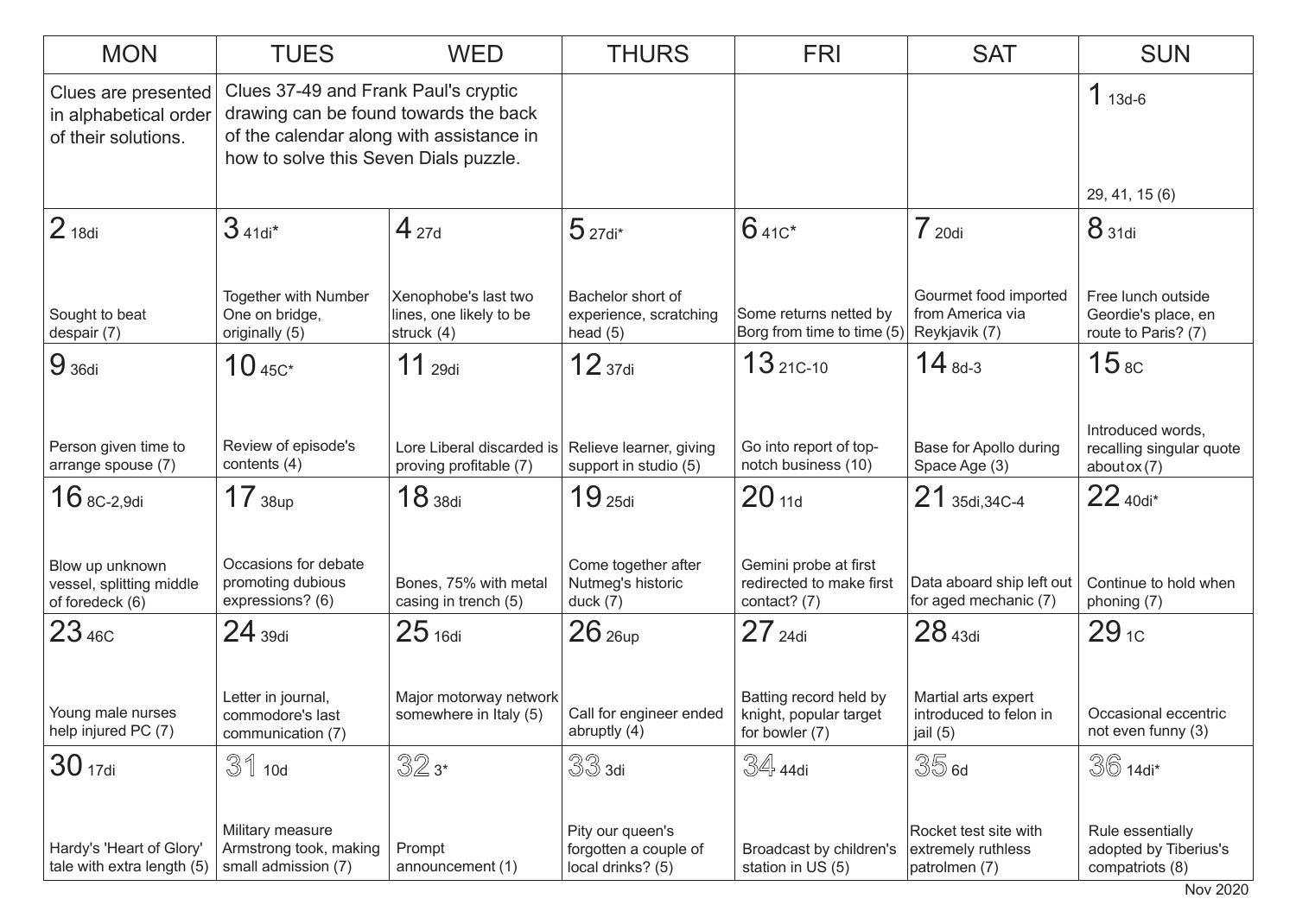| <b>MON</b>                                                          | <b>TUES</b>                                            | <b>WED</b>                                                              | <b>THURS</b>                                                | <b>FRI</b>                                                        | <b>SAT</b>                                        | <b>SUN</b>                                                         |
|---------------------------------------------------------------------|--------------------------------------------------------|-------------------------------------------------------------------------|-------------------------------------------------------------|-------------------------------------------------------------------|---------------------------------------------------|--------------------------------------------------------------------|
| $37$ 7di                                                            | $38$ 15di <sup>*</sup>                                 | 3912d                                                                   | $\mathbb{4}$ $\mathbb{0}$ 28di                              | 412c                                                              | $42$ 5di                                          |                                                                    |
| Despatched to collect<br>capital for Aldrin or<br>Glenn, say (7)    | Last couple dropped by<br>ship strangely alike (7)     | Part of nuclear reactor<br>in Boots?! I'm right to<br>intervene $(4,3)$ | Shape-shifting husband<br>discharged king's<br>weapon $(5)$ | Old-fashioned 9, say (6)                                          | Pancake filled with<br>most of fish sauce (7)     | <b>Third-rank Tellarite</b><br>removing skin of evil<br>bats $(7)$ |
| $44$ 30C, 33di-2, 34C                                               | . 45 22di,19antiC-3<br>Crooks close to                 | 464                                                                     | $47$ 19C*                                                   | $48$ 32di*                                                        | $49$ 42up-3                                       | Enter online at:<br>bit.ly/3D2020Nov                               |
| Roddenberry's<br>subsequent provision for<br>our children? (3,4,10) | President and his<br>accommodating First<br>Lady $(7)$ | Clubs eclipsed by one<br>Sheffield side not<br>referred to (7)          | Ducks going the wrong<br>way are allowed to (6)             | Elected to office, one<br>Democrat's backward,<br>ten forward (5) | Still best known of 1<br>after journey's end? (3) |                                                                    |

Day 22 40di (7)



The November 'Seven Dials' puzzle

Clues directed di are diametric and usually run from the number indicated on one side of a dial through the centre to the other side of the dial. Clues directed C are circular, running from the number around the dial in a clockwise direction. On occasions, antiC indicates an anti-clockwise direction. Clues directed d have conventional down solutions. Those directed 'up' start from a number and run upwards. Solvers should note that in Day 44, the "33di-2" direction is towards cell 34.